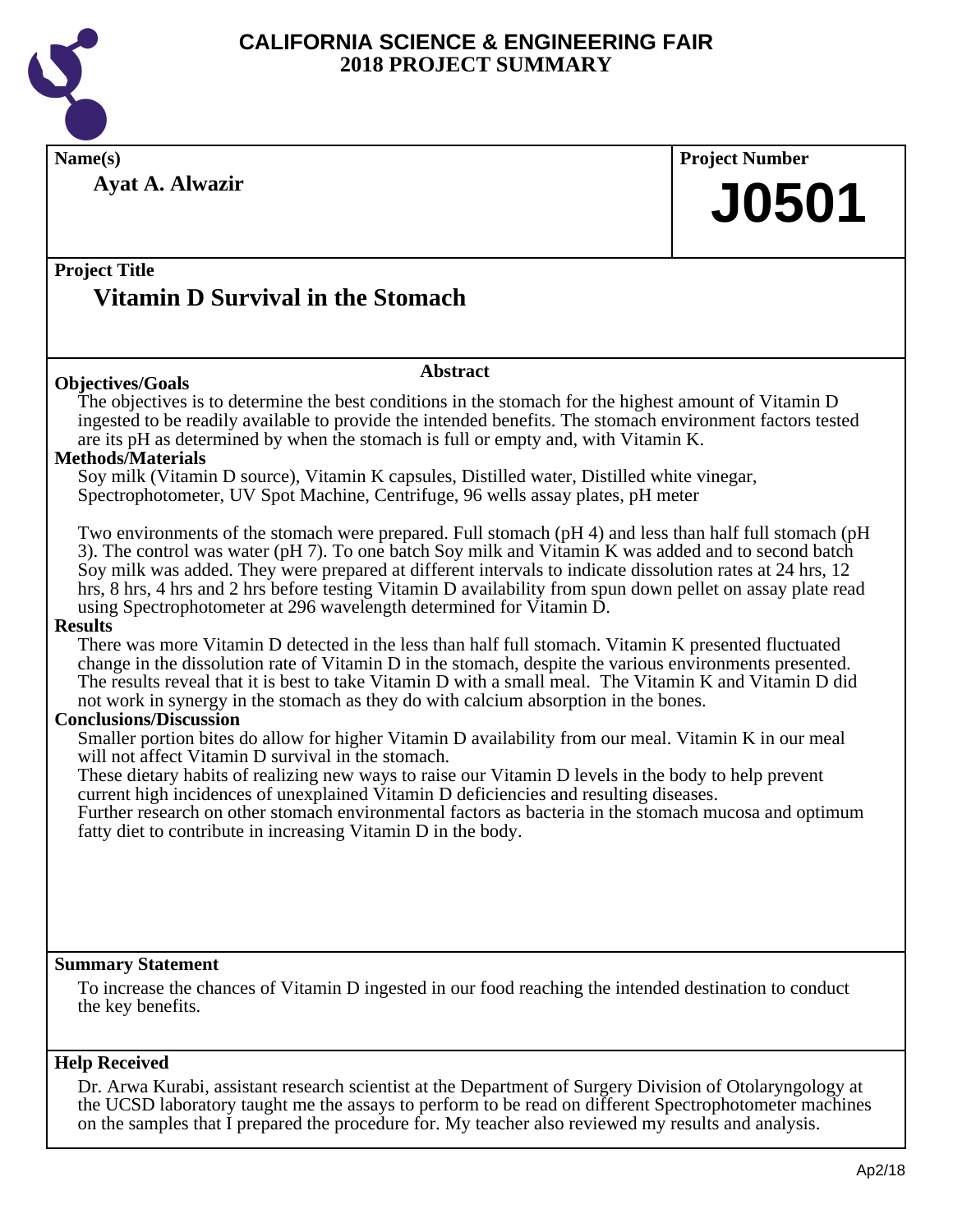

**Lakshman S. Athappan**

**Name(s) Project Number**

# **J0502**

# **Project Title**

# **One Step Closer to Ending Diabetes by Choosing the Right Variety of Rice**

# **Abstract**

**Objectives/Goals** My objective is to find the type of rice with the lowest amount of starch for people who have diabetes. **Methods/Materials**

Materials- Pressure cooker, jasmine rice, basmati rice, parboiled rice, raw rice, sticky rice, cornstarch, tincture of iodine, five 10 ml graduated test tubes, test tube rack, 96 well microplates, 2 small cups, scale with gram measurements, two 0.1-1 ml graduated glass pipettes, computer, printer with scanner, RGB color picker software, gloves, and goggles.

Methods- 1 gram of cornstarch was mixed in 100 ml of hot water. The solution was serially diluted in 5 test tubes. 0.2 ml iodine solution was mixed with 6 ml of water to make an indicator solution. 0.1 ml of each of the serially diluted solutions were added to the 96 well plate in triplicates and 0.2 ml iodine indicator solution was added to each well. The plate was scanned and the RGB data was analyzed for each dilution and made into a standard calibration curve. Quarter cup of rice was cooked with half a cup of water in pressure cooker. 1 gram of rice was weighed, mashed and then mixed in 100 ml of water. 1 ml of rice solution was taken and mixed with 1 ml of water. 0.1 ml of the diluted rice solution was added in the microplate and 0.2 ml of the iodine indicator solution was added. The plate was scanned and the RGB analysis was performed. Then the standard curve was interpolated to find the starch concentration. This was repeated with all rice varieties in triplicates.

# **Results**

Several varieties of rice were tested multiple times with the calibration standards to find the one which had the lowest amount of starch. Parboiled rice had the lowest amount of starch followed by millet and raw rice which were all under 13 grams of starch per quarter cup of rice. The other 3 varieties tested had almost 5 times more starch.

# **Conclusions/Discussion**

With my experiment, I found how much starch is in different varieties of rice. Switching from sticky rice to parboiled can significantly lower the risk for diabetes. People who do not like to eat parboiled rice every day, can try raw rice or millet, which had comparable amounts of starch. It gives a new taste without too much of starch either.

# **Summary Statement**

With my project, I found which variety of rice would be best for people who have diabetes or are prone to having it.

# **Help Received**

I would like to thank my mom for teaching me how to make standard calibration curves . I would like to thank my aunt for helpful discussions regarding different cooking methods.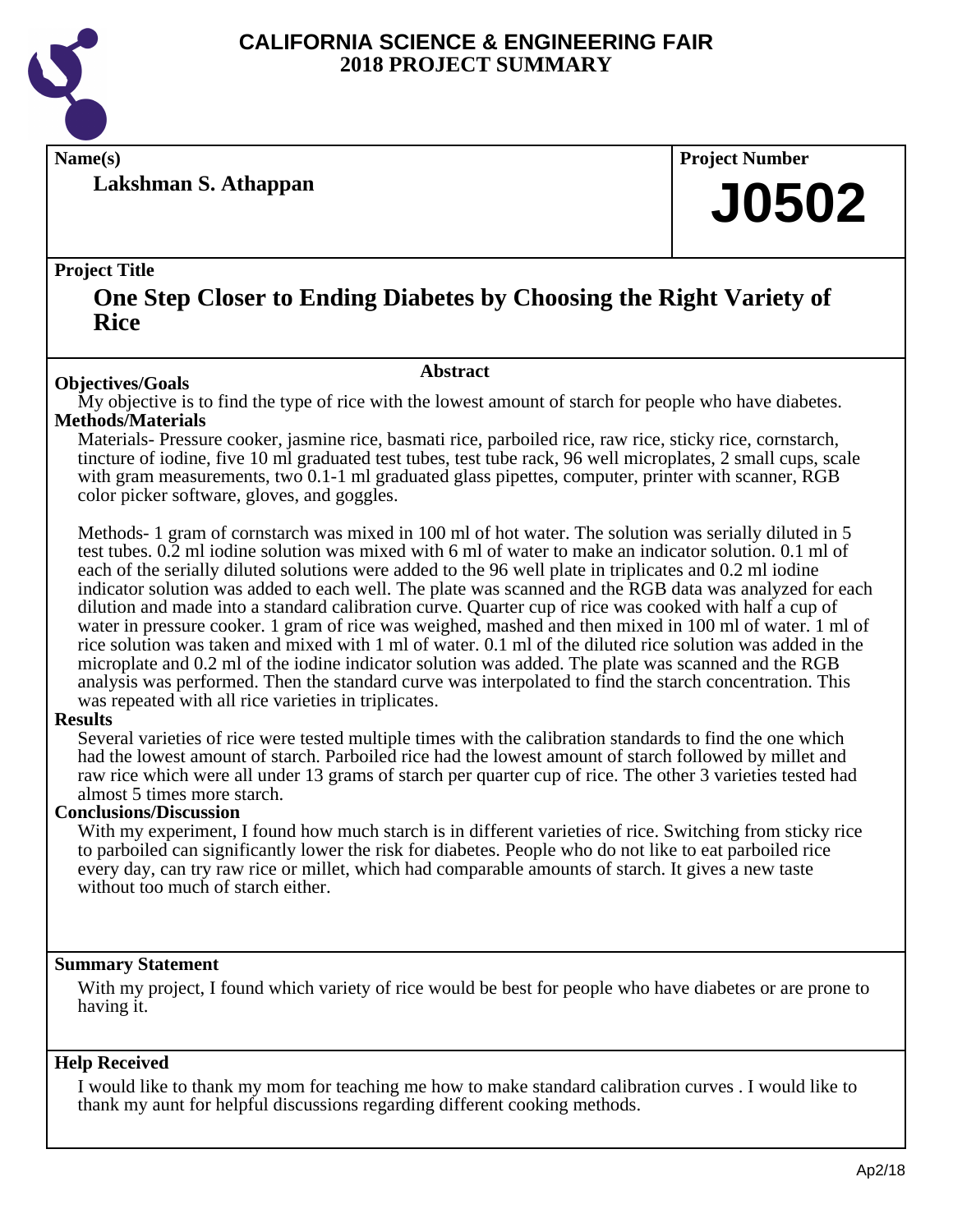

**Name(s) Project Number**

**Makena Bailey; Kyra Phaychanpheng**

# **Project Title**

# **Fruit Forensics: Extracting DNA from Fruits Using Different Cell Lysis Buffers**

### **Abstract**

Our objective is to learn how to extract deoxyribonucleic acid (DNA) from fruits and to determine which fruit yields more DNA and which soap solution helps the fruits precipitate more DNA. We were inspired to extract DNA from different fruits because DNA is in all living organisms. There is also so much to explore about DNA.

Our hypothesis states that strawberries will produce more DNA than the raspberries and bananas, while the dish soap in the Cell Lysis Buffer (CLB) will cause more DNA to be extracted compared to the laundry detergent and shampoo.

# **Methods/Materials**

**Objectives/Goals**

To extract DNA from strawberries, raspberries, and bananas, we need to use a special technique using CLB, which breaks down the cell membrane. We tested three fruits, with three CLBs, three times each. We used strawberries, raspberries, and bananas with laundry detergent, dish soap, and shampoo in the Cell Lysis Buffers. In all we performed 27 tests. We prepared the CLB that is made of water, salt, and our first chosen soap, then we smashed our first fruit into a paste. Next, we mixed 10g of fruit paste and 10mL of CLB together. We strained the mixture through gauze cloth then slowly layer ethanol on top of the fruit/ CLB mixture. As soon as the DNA appeared, we extracted it and put the DNA into centrifuge tubes. We weighed the centrifuge tube with the DNA in it.

# **Results**

We found that the raspberries produced the most DNA with an average of 0.21 grams, and bananas produced the least DNA with an average of 0.089 grams. Also, we found that the dish soap caused a greater amount of DNA an average of 0.164 grams to be extracted. For the different soaps in the Cell Lysis Buffer, the dishwashing soap caused the greatest amount of DNA to be extracted from the fruits. Although the dish soap caused the most extractable DNA, laundry detergent was only 0.003g less.

# **Conclusions/Discussion**

Our hypothesis was partially supported and partially not supported. Our hypothesis was not supported because we assumed the strawberries would produce more DNA, but raspberries produced more DNA. Our hypothesis was supported because dish soap caused the most DNA to be extracted. In conclusion, we learned more about DNA and how it is essential for all living things. We also learned a procedure and techniques how to extract DNA. This experiment will help others (and us) to understand more about genetics and biotechnology.

# **Summary Statement**

We extracted DNA from strawberries, raspberries, and bananas using different soaps in the cell lysis buffer.

# **Help Received**

None. We performed the experiments ourselves.

**J0503**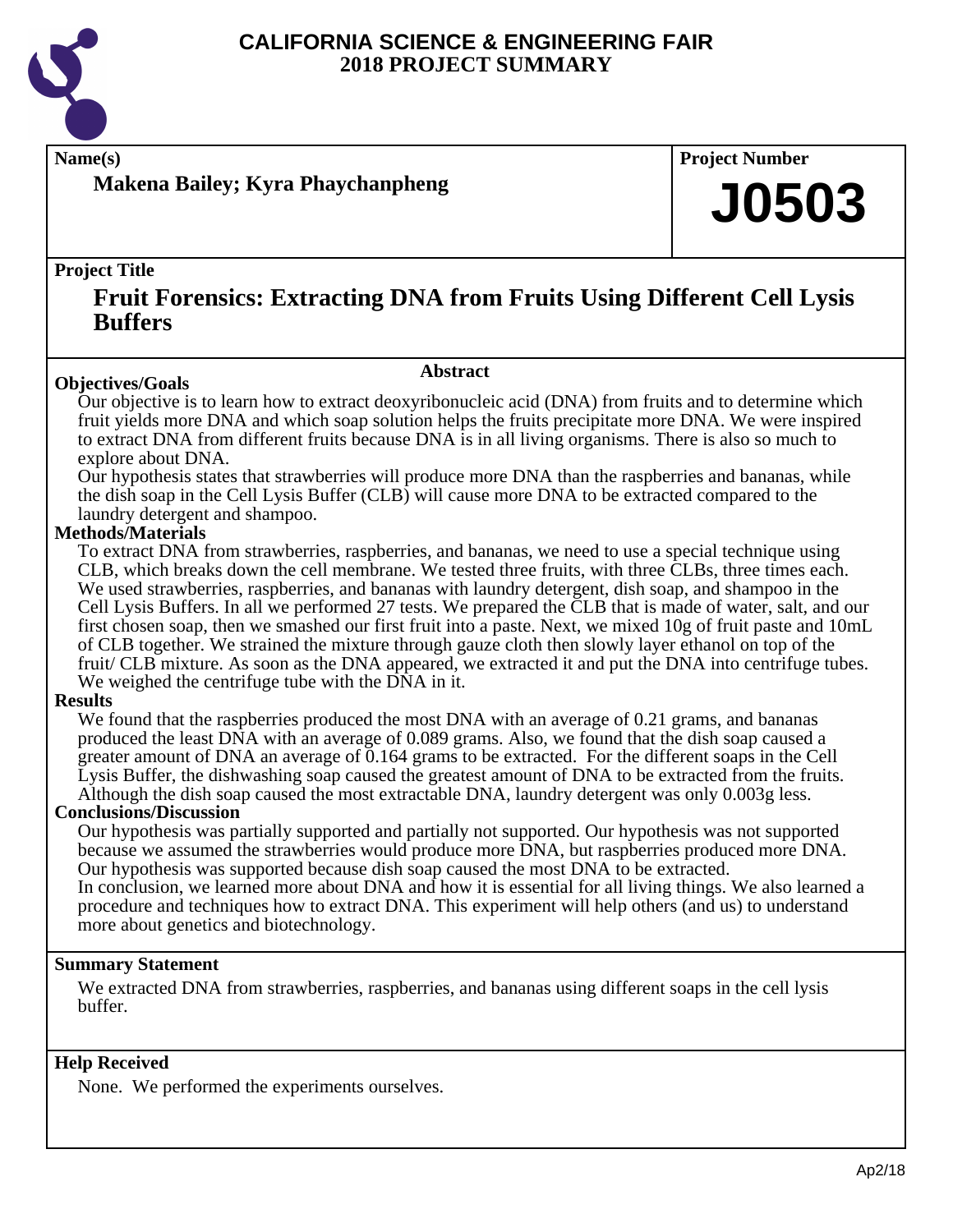

**Name(s) Project Number Project Title Abstract Summary Statement Help Received Kirin K. Bhasin Turning Up the Heat on Hydrogen Peroxide J0504 Objectives/Goals** The objective of my project was to learn at what temperture does catalase break down hydrogen peroxide most efficiently. **Methods/Materials** Timer, Potato and Potato Peeler, Filter paper, Hydrogen peroxide, Tweezers, Water/ice cubes, Beaker/test tubes, Cylinder tubes, Funnel, Bowls(for water), Cheese cloth, Weighing scale, Blender, Kettle/stove, Thermometer. **Results** From my experiment I learned that at 37 degrees celsius, normal body temperature, the catalase breaks down the hydrogen peroxide at the fastest rate. **Conclusions/Discussion** While doing this experiment you learn how temperature affects the reaction rate of hydrogen peroxide and catalase when reacted together. The hypothesis that I stated was correct, which said that if the temperature is 37 degrees celsius, normal body temperature, the reaction between hydrogen peroxide and catalase would be the fastest. During my experiment as temperatures went up the reaction time continued to decline, but when the temperature went higher than 37 degrees Celsius the reaction time rose back up again thereby proving my hypothesis. The data collected could have been more precise if laboratory conditions and equipment were used verses my homemade lab. The reaction that occurs is called a substrate enzyme reaction which means that the enzyme hooks on to a substrate and then goes into the process of breaking it down. The hydrogen peroxide is the substrate, and the enzyme is the catalase together producing water and oxygen. The data shows the ideal temperature for catalase is body temperature, this works out perfect for the human body because when humans begin to build up too much hydrogen peroxide it needs to be broken down, or else it could damage cells. Amazingly, we produce hydrogen peroxide, use it, and decompose it and all three are essential to our health. In my experiment, at body temperature catalase decomposes hydrogen peroxide at the fastest rate, which is essential to our bodies.

I required help from my parents with the heated pot, but I preformed the testing on my own.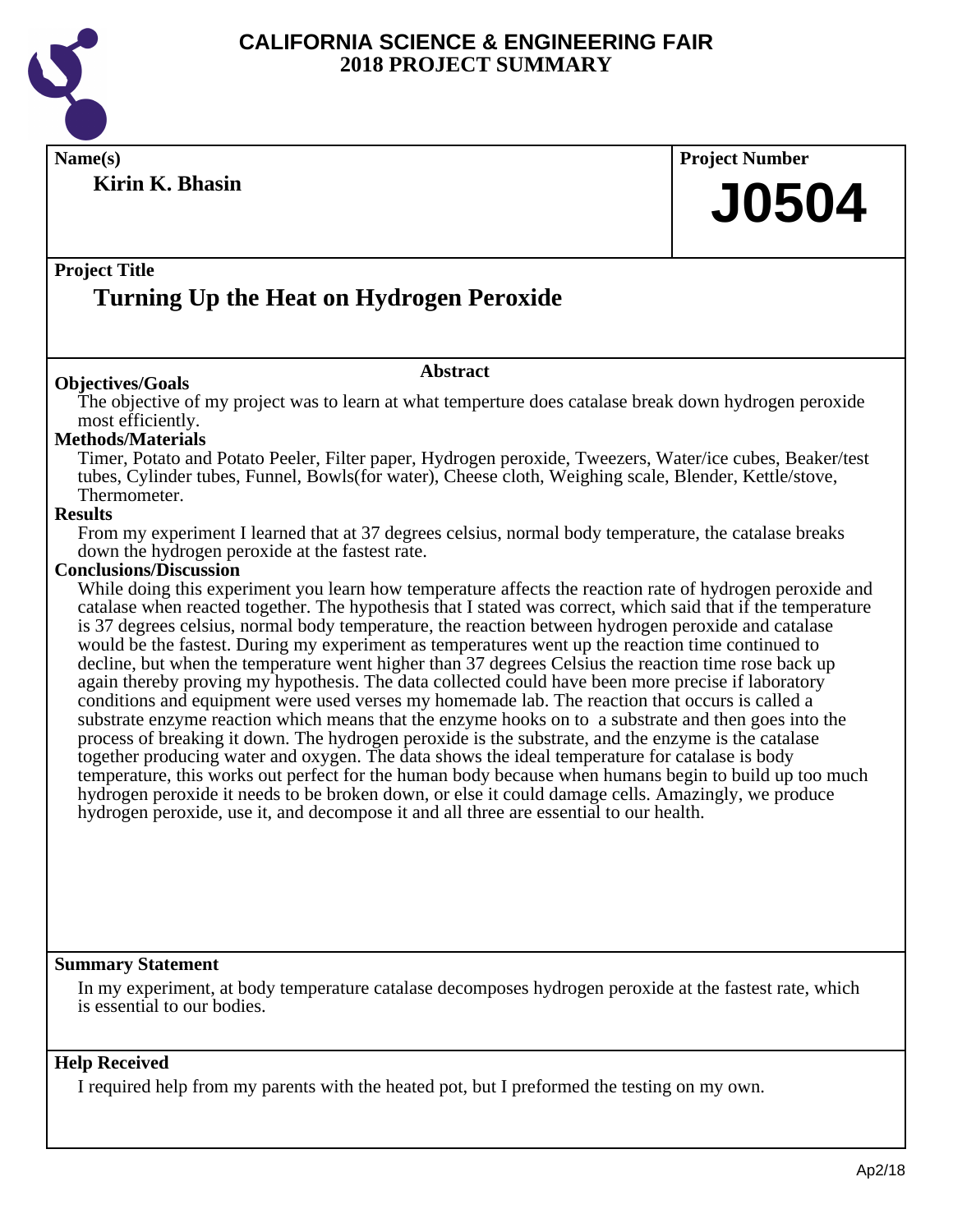

**Skyler E. Burlison**

**Name(s) Project Number**

# **J0505**

# **Project Title**

# **Testing Genetic Diversity of Sequoia sempervirens from Three Locations**

# **Abstract**

**Objectives/Goals** The objective of my project was to figure out if Sequoia sempervirens, also known as coast redwood trees, from different locations were genetically diverse in one microsatellite region of their DNA. This is important because if the trees do not have genetic diversity and climate change is bad for them, it may harm all of the trees. If coast redwoods do have genetic diversity then if something is bad for one tree it might not be the same for others. My hypothesis was that I would find genetic diversity between samples from three different locations.

# **Methods/Materials**

In my experiment, I collected two needle samples from coast redwood trees from three different locations: Sunny Brae Community Forest, Arcata Community Forest, and Lady Bird Johnson Grove. I then isolated the DNA using a QIAGEN DNeasy plant mini kit. Next, I performed the Polymerase Chain Reaction with all six samples and ran gel electrophoresis so I could compare the base pair size of the samples from each location.

# **Results**

When I analyzed my gel electrophoresis results, both samples from the Sunny Brae Community Forest and both samples from the Arcata Community Forest samples had bands at 160 base pairs, while both samples from Lady Bird Johnson Grove showed bands at 176 base pairs.

# **Conclusions/Discussion**

My results did not support my hypothesis. I thought there would be genetic diversity in one microsatellite region between samples from all three locations. Instead, Sunny Brae Community Forest trees and Arcata Community Forest trees were not diverse, but Lady Bird Johnson Grove trees were diverse from the other two. This is good because genetic diversity can help species survive. While this was only a small number of base pairs out of the 30 billion base pair genome, hopefully it is an indication of diversity within the species.

# **Summary Statement**

The objective of my project was to figure out if Sequoia sempervirens from different locations were genetically diverse in one microsatellite region of their DNA.

# **Help Received**

I performed my experiment at Humboldt State University using supplies and equipment that were donated by the Biological Sciences Department. I was mentored and supervised by my dad.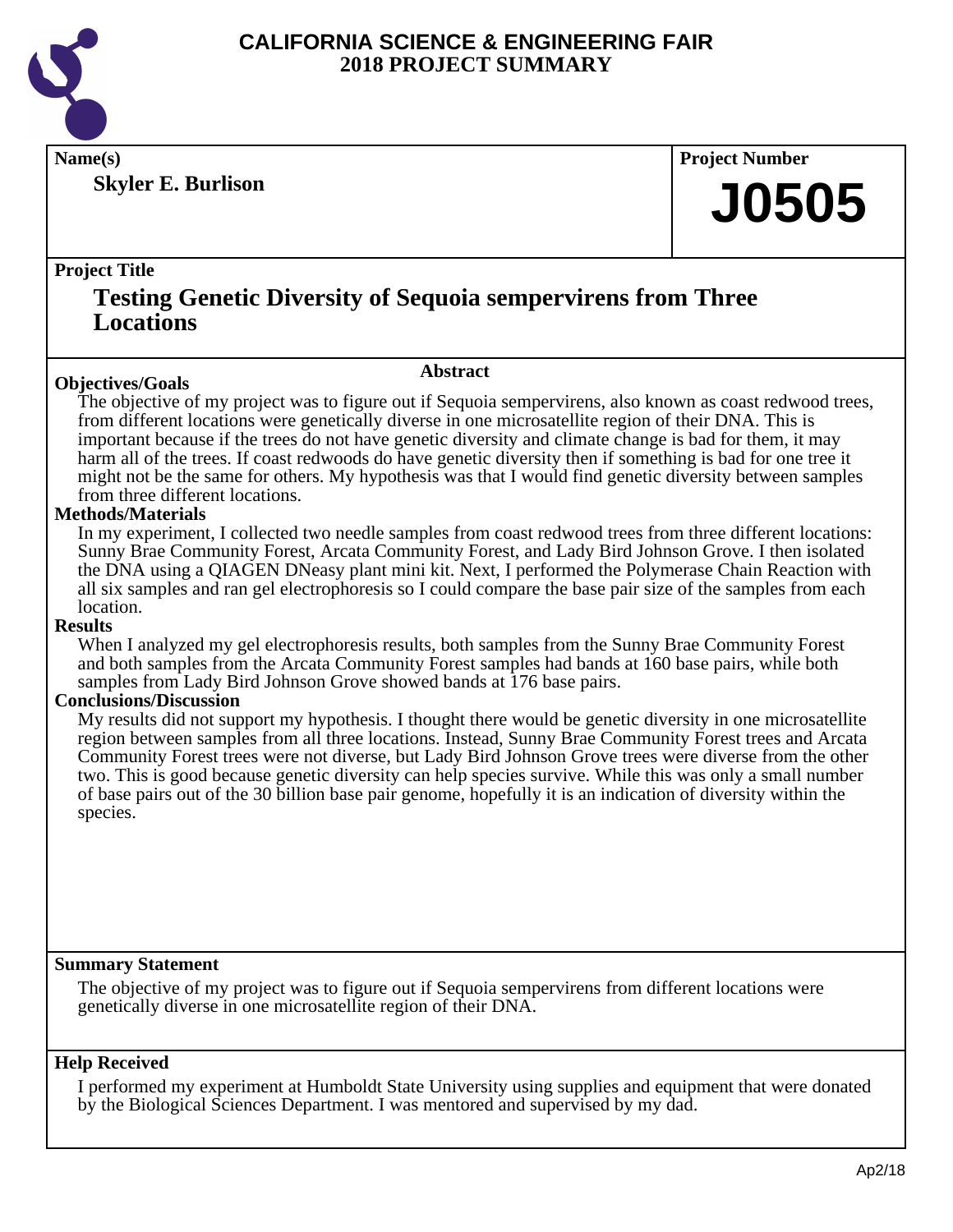

| Name(s)<br><b>Project Number</b><br><b>Bianca Demarchi</b>                                                                                                                                                  |  |  |
|-------------------------------------------------------------------------------------------------------------------------------------------------------------------------------------------------------------|--|--|
|                                                                                                                                                                                                             |  |  |
|                                                                                                                                                                                                             |  |  |
| <b>J0506</b>                                                                                                                                                                                                |  |  |
|                                                                                                                                                                                                             |  |  |
| <b>Project Title</b>                                                                                                                                                                                        |  |  |
| <b>Avocado Oxidation</b>                                                                                                                                                                                    |  |  |
|                                                                                                                                                                                                             |  |  |
|                                                                                                                                                                                                             |  |  |
| <b>Abstract</b>                                                                                                                                                                                             |  |  |
| <b>Objectives/Goals</b>                                                                                                                                                                                     |  |  |
| The objective of this study is to determine which method of avocado storage results in the least amount of<br>avocado oxidation.                                                                            |  |  |
| <b>Methods/Materials</b>                                                                                                                                                                                    |  |  |
| 15 avocado halves (some with pits left intact), lemon juice, olive oil, and plastic wrap. Observed                                                                                                          |  |  |
| discoloration (i.e. oxidation level) of avocados treated with various substances to compare the most                                                                                                        |  |  |
| effective method to prevent oxidation over a period of a couple days.<br><b>Results</b>                                                                                                                     |  |  |
| I observed the discoloration of avocado halves (pits removed) treated with lemon juice, olive oil and                                                                                                       |  |  |
| plastic wrap along with untreated avocado halves with pits left intact. The comparison showed that the                                                                                                      |  |  |
| avocados with pits resulted in the least oxidation and discoloration.                                                                                                                                       |  |  |
| <b>Conclusions/Discussion</b>                                                                                                                                                                               |  |  |
| The pit method (leaving the avocado pit intact) was most efficient at keeping the avocado from<br>discoloring and oxidizing. This is most likley because the pit was already airtight and embedded into the |  |  |
| avocado naturally with less overall exposed surface area to oxidize. Although I had thought that the                                                                                                        |  |  |
| plastic wrap treatment would result in the least amount of oxidation, those avocados ended up with more                                                                                                     |  |  |
| or less the same level of discoloration as the lemon juice and control group.                                                                                                                               |  |  |
|                                                                                                                                                                                                             |  |  |
|                                                                                                                                                                                                             |  |  |
|                                                                                                                                                                                                             |  |  |
|                                                                                                                                                                                                             |  |  |
|                                                                                                                                                                                                             |  |  |
|                                                                                                                                                                                                             |  |  |
|                                                                                                                                                                                                             |  |  |
|                                                                                                                                                                                                             |  |  |
|                                                                                                                                                                                                             |  |  |
|                                                                                                                                                                                                             |  |  |
|                                                                                                                                                                                                             |  |  |
| <b>Summary Statement</b>                                                                                                                                                                                    |  |  |
| I found that leaving an avocado pit intact will result in the least the amount of avocado oxidation                                                                                                         |  |  |
| compared to other treatment methods.                                                                                                                                                                        |  |  |
|                                                                                                                                                                                                             |  |  |
| <b>Help Received</b>                                                                                                                                                                                        |  |  |
| I designed and organized the avocado experiment by myself. My teacher and research helped me to decide                                                                                                      |  |  |
| which variables I might try to prevent oxidation. My mother helped me slice and organize the avocados<br>for observation.                                                                                   |  |  |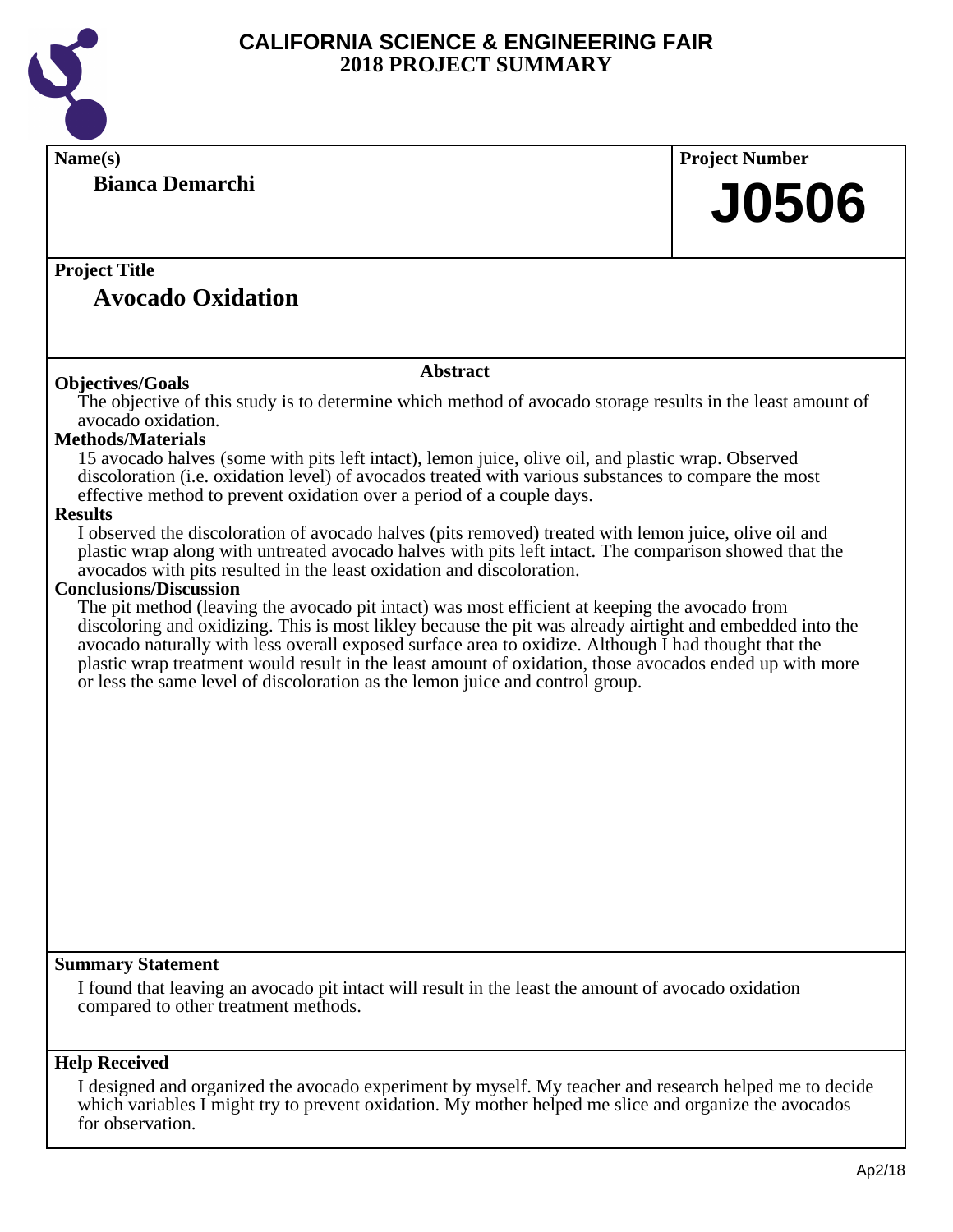

**Name(s) Project Number Nathan S. Gomez**

**J0507**

# **Project Title Biomass to Biogas**

### **Abstract**

**Objectives/Goals** My problem statement is "Does temperature affect the production of biogas when starting with the same quantity of biofuel?" I hypothesize the floating drum exposed to the most heat will create the most methane in the shortest time. This is because e.coli is more active in warmer temperatures, which results in more biogas.

# **Methods/Materials**

I built four floating drums using plastic bottles of assorted sizes. These floating drums provide a method for accurately measuring the amount of gas produced. Then I filled three floating drums with cow manure. I controlled the temperature of the biomasses by placing the drums on a wire rack at different distances from an electric heater. Twice daily, I used an infrared thermometer to measure the temperature of the floating drums and a square to measure the change in height. I repeated these measurements over the course of twelve days. I also placed a control drum which contained only water at the highest temperature to determine if water vapor was being produced and skewing the results of my experiment.

# **Results**

The floating drum exposed to the highest temperature (95 degrees) produced the most biogas (approximately 300 cubic centimeters of methane.) As the temperature decreased, the amount of biogas produced declined. In my experimental trials, the drum held at 70 degrees F did not produce any methane, whereas the hottest drum produced about six times as much methane as the vessel held at an average temperature of 79 degrees F. The control drum showed no change in height which indcates that water vapor was not produced at a measureable quantity that could influence my data and that the change in volume of the other floating drums could be attributed to the production of methane.

# **Conclusions/Discussion**

My hypothesis was correct. In twelve days, the floating drums showed that the highest temperatures produced the most biogas. According to my data, the hotter the floating drum, the quicker methane gas gets produced. For organizations such as the El Sobrante Landfill, which produce and distribute this biofuel, understanding the environmental conditions that influence the rate and volume of gas production will greatly improve their efficiency. They can use this information to reduce the amount of time it takes for them to convert the organic trash into useable fuel.

# **Summary Statement**

My experiment showed that temperature greatly impacts the rate at which biomasses are converted to biogas when working with manure and e.coli

### **Help Received**

I designed the floating drums based on a large scale diagram I found in my online research. Interviews with biochemists Dr. Boyer and Dr. Moellers along with UCLA Phd candidate Chung Won provided background on the basics of the reaction and environmental parameters required to keep e.coli alive.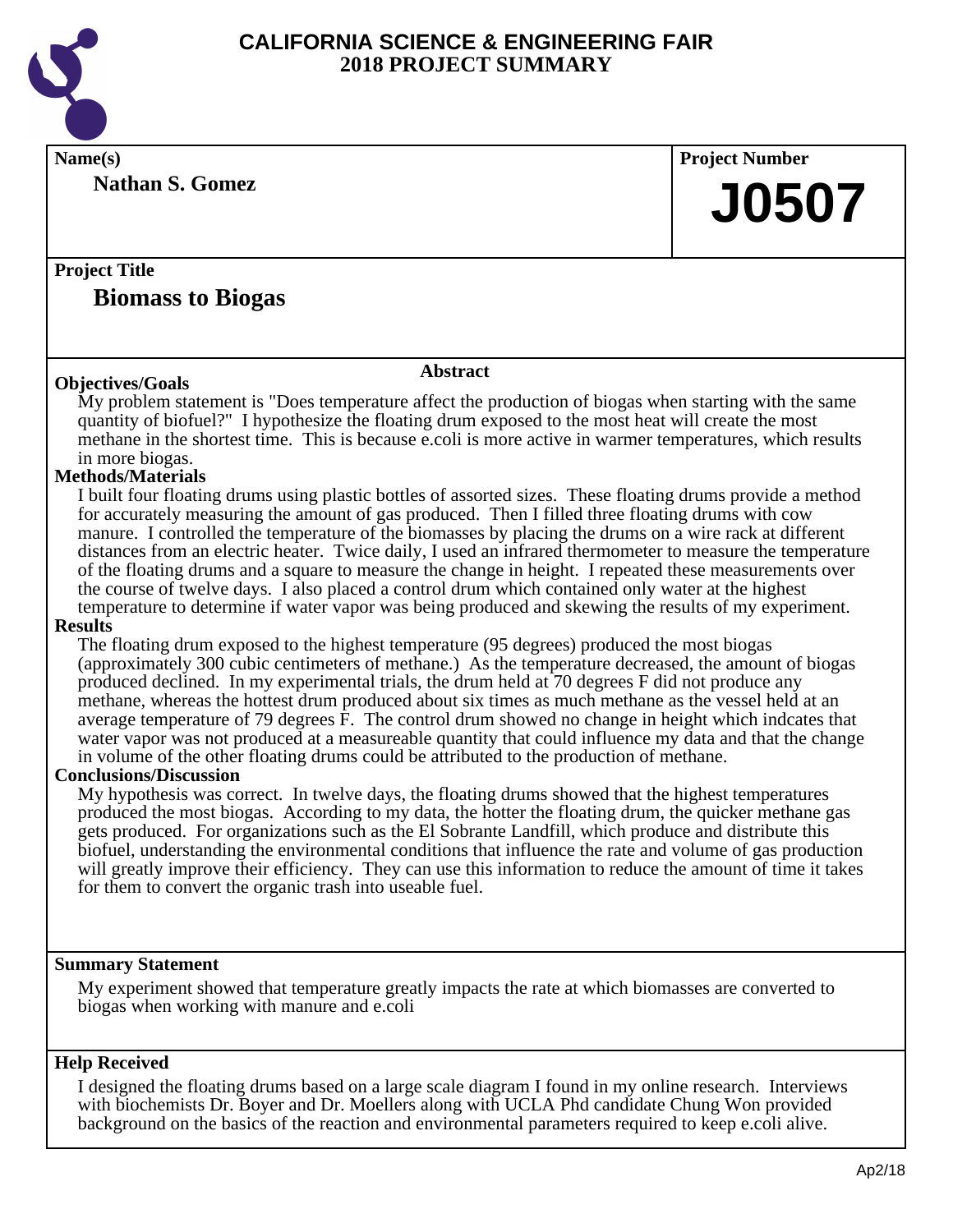

**Name(s) Project Number**

**Janae E. Hutson**

**J0508**

# **Project Title**

# **The Accuracy of Reported Invisible Fat in Foods**

# **Objectives/Goals**

# **Abstract**

In my experiment, I extracted the invisible fat from foods such as potato chips, chocolate chips, and almonds and compared that value to its label to see which food had the most inaccurate amount of invisible fat extracted. My objective of this study is to determine whether food manufacturers lied on their labels to make their food seem healthier than it is so they could cultivate more money, so I created a question of, "Which snack will have the most inaccurate amount of invisible fat extracted compared to its label?", to help dictate whether my prediction was true or not.

# **Methods/Materials**

My hypothesis was that almonds would have the most inaccurate amount of invisible fat extracted compared to its label. 20mL of acetone was added two times, per jar to dissolve the fat from the snacks. After that was completed, the acetone and dissolved fat in the mason jars were set out in the sun for 24 hours so the acetone would evaporate. That then left behind the invisible fat in the jars.

### **Results**

On an average scale, potato chips had a decreased value of -0.2g of fat from its label, almonds has a decreased value of -1.2g, and chocolate chips had a increased value of +6.4g.

# **Conclusions/Discussion**

Chocolate chips had such a greatly increased value because of a chemical component called Lecithin in it that prohibits the fat from separating from the food, thus making the results of the chocolate chips have an inaccurate value of fat extracted. Therefore, my results showed that chocolate chips had the most inaccurate amount of invisible fat extracted compared to its label, which contradicted my hypothesis.

# **Summary Statement**

I extracted the invisible fat from foods such as potato chips, chocolate chips and almonds and discovered that chocolate chips have the most inaccurate amount of invisible fat extracted compared to its label because of a chemical additive.

# **Help Received**

I constructed and performed the experiment by myself after some research on the materials and procedures on the Science Buddies website.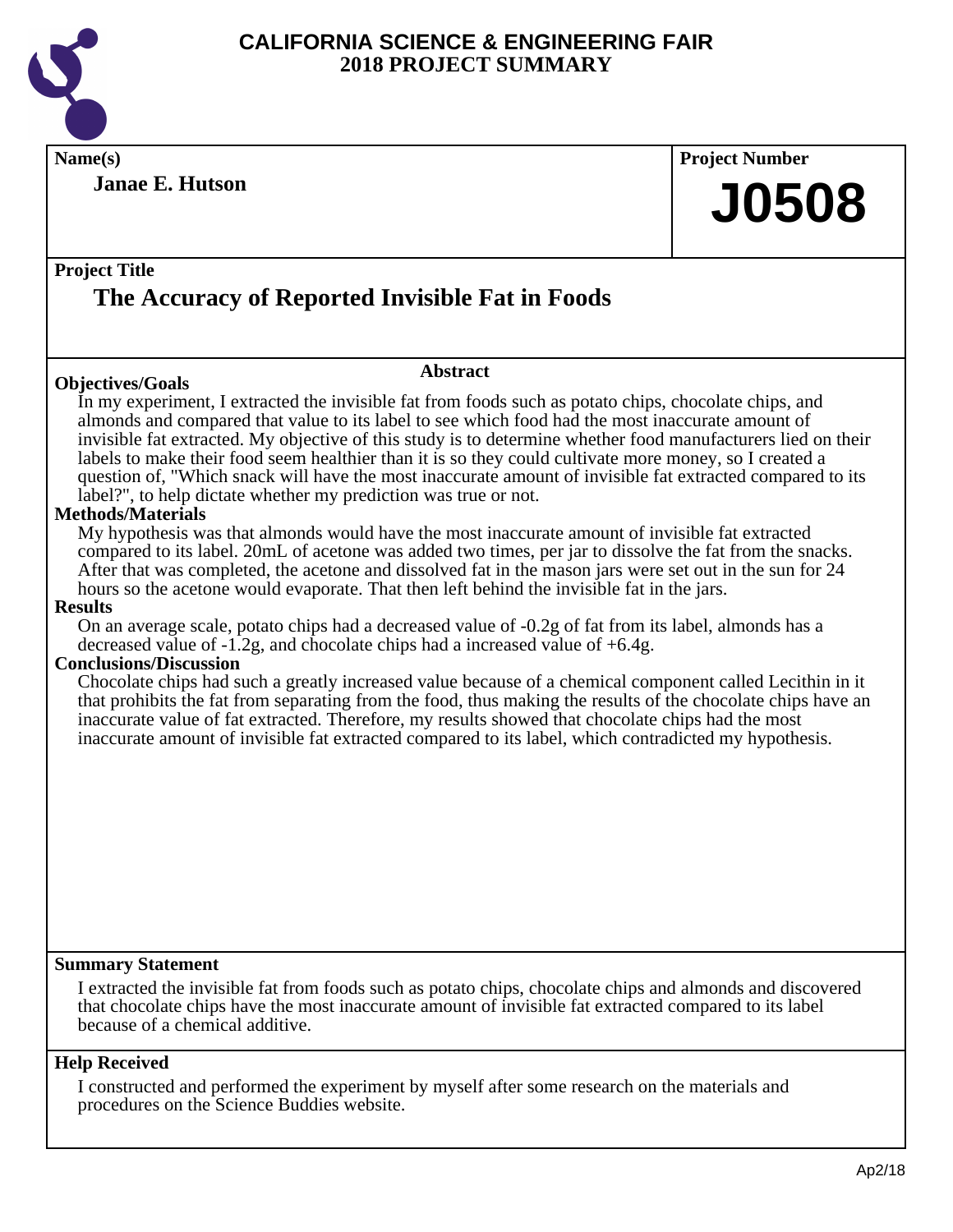

| Name(s)                                                                                                                                                                                                | <b>Project Number</b> |  |
|--------------------------------------------------------------------------------------------------------------------------------------------------------------------------------------------------------|-----------------------|--|
| <b>Taekyeong Jeong</b>                                                                                                                                                                                 |                       |  |
|                                                                                                                                                                                                        | <b>J0509</b>          |  |
|                                                                                                                                                                                                        |                       |  |
| <b>Project Title</b>                                                                                                                                                                                   |                       |  |
| In What Ratio Are Genes Passed On?                                                                                                                                                                     |                       |  |
|                                                                                                                                                                                                        |                       |  |
|                                                                                                                                                                                                        |                       |  |
| <b>Abstract</b>                                                                                                                                                                                        |                       |  |
| <b>Objectives/Goals</b><br>The objective of this study is to determine the ratio of how genes are passed on and how often they                                                                         |                       |  |
| physically appear in the offspring.                                                                                                                                                                    |                       |  |
| <b>Methods/Materials</b>                                                                                                                                                                               |                       |  |
| Wild type male C. elegans (roundworm), unc-3 mutated hermaphrodite C. elegans, rol-6 mutated                                                                                                           |                       |  |
| hermaphrodite C. elegans, petri dish with NGM culture media, dissecting microscope, picker, incubator.                                                                                                 |                       |  |
| Bred male wild type worms with a mutated hermaphrodite worm, counted phenotypes of offspring,<br>allowed hermaphrodite offspring to self-fertilize, and counted phenotypes of the second generation of |                       |  |
| offspring. Conducted twice, once with unc-3 mutation and once with rol-6 mutation.                                                                                                                     |                       |  |
| <b>Results</b>                                                                                                                                                                                         |                       |  |
| The first generation of the unc-3 mutated hermaphrodites' offspring all showed wild type phenotypes, and                                                                                               |                       |  |
| the second generation showed a 1:3 phenotypic ratio of unc-3 to wild type. The first generation of the                                                                                                 |                       |  |
| rol-6 mutated hermaphrodites' offspring all showed rol-6 phenotypes, and the second generation showed a<br>3:1 phenotypic ratio of rol-6 to wild type.                                                 |                       |  |
| <b>Conclusions/Discussion</b>                                                                                                                                                                          |                       |  |
| The unc-3 mutation is recessive, while the rol-6 mutation is dominant, and it is possible to find the                                                                                                  |                       |  |
| characteristics (dominance or recessiveness) of a gene through the phenotypes of heterozygotes with those                                                                                              |                       |  |
| genes.                                                                                                                                                                                                 |                       |  |
|                                                                                                                                                                                                        |                       |  |
|                                                                                                                                                                                                        |                       |  |
|                                                                                                                                                                                                        |                       |  |
|                                                                                                                                                                                                        |                       |  |
|                                                                                                                                                                                                        |                       |  |
|                                                                                                                                                                                                        |                       |  |
|                                                                                                                                                                                                        |                       |  |
|                                                                                                                                                                                                        |                       |  |
|                                                                                                                                                                                                        |                       |  |
|                                                                                                                                                                                                        |                       |  |
| <b>Summary Statement</b>                                                                                                                                                                               |                       |  |
| I conducted an experiment to find a pattern of how genes are passed.                                                                                                                                   |                       |  |
|                                                                                                                                                                                                        |                       |  |
|                                                                                                                                                                                                        |                       |  |
| <b>Help Received</b>                                                                                                                                                                                   |                       |  |
| I used lab equipment in Rothman Lab in University of California, Santa Barbara under the supervision of                                                                                                |                       |  |
| Dr. Jeong.                                                                                                                                                                                             |                       |  |
|                                                                                                                                                                                                        |                       |  |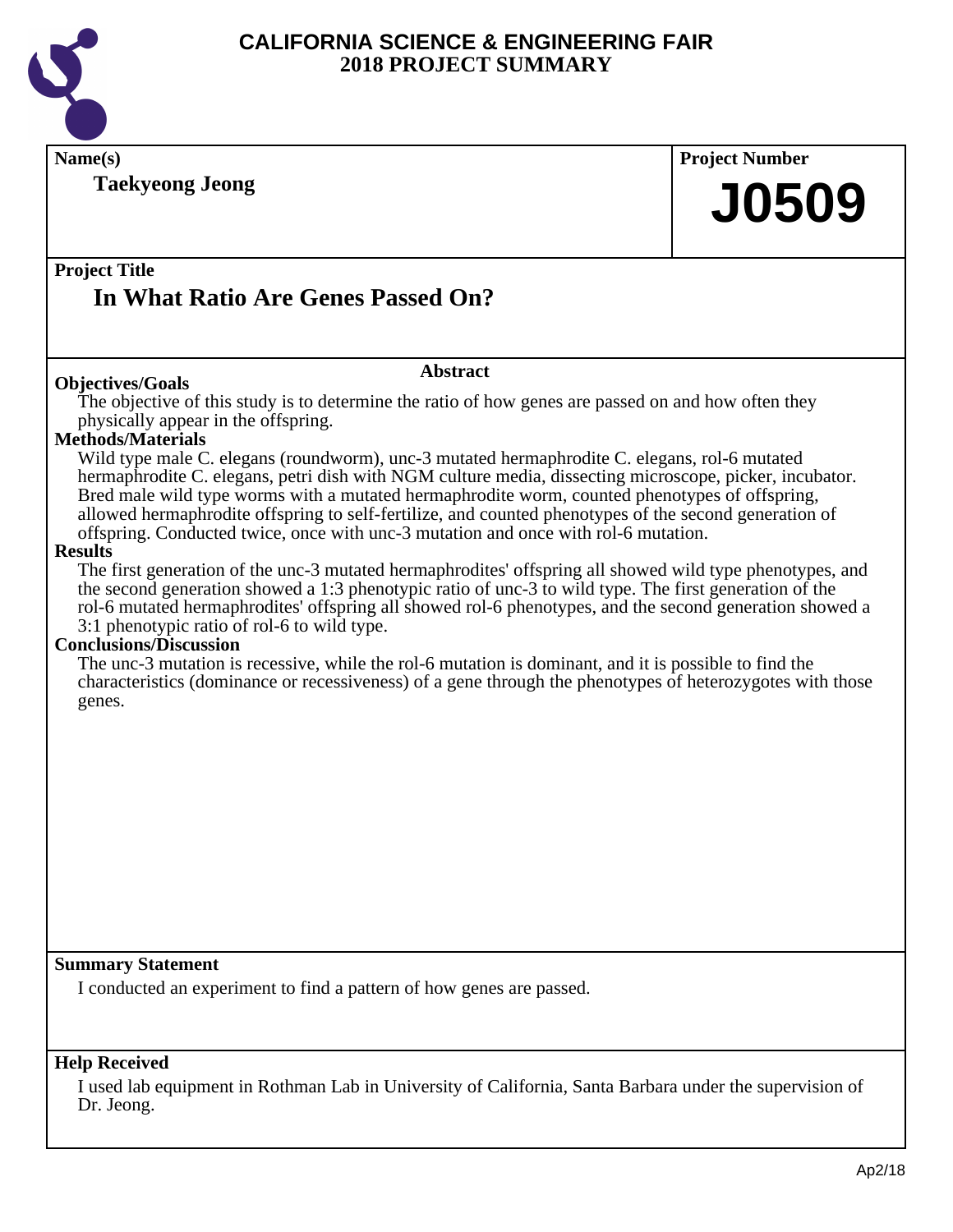

**Anusha Kadiyala**

# **Name(s) Project Number J0510**

# **Project Title**

# **Determining Gene Dominance in Polygenic Traits**

# **Objectives/Goals**

# **Abstract**

Understanding Gene Dominance is critical for gene therapies like gene knockout or gene editing using CRISPR. Millions suffer from diseases like Diabetes, Hypertension and Coronary Heart Diseases which are polygenic diseases meaning more than one gene contributes to the disease. Further only a single allele of a sex-linked recessive trait is sufficient for the recessive trait to express itself. When multiple recessive genes affect a single trait, I hypothesize that the Hemizygous Recessive Gene (X-Linked) will be more dominant than the Autosomal Recessive Gene. In this project a novel method is proposed to determine the relative dominance of X-linked polygenic recessive traits.

# **Methods/Materials**

For this project, Drosophila (fruit fly) is used to study dominance of Polygenic recessive genes. In this project, two independent polygenic traits - Eye Color and Wing Size - are used to draw conclusions on dominance between Hemizygous and Autosomal Recessive Genes. The proposed method relies upon breeding Drosophila with a percentage of population distribution that will be recessive for both traits. By observing the resulting phenotype we can draw conclusions on the dominant gene.

# **Results**

For the eye color trait, a total of 356 males were examined of which 25.28% were Red Eyed as expected, 25% was Sepia Eyed and 48.31% was White Eyed implying that the hemizygous-recessive white eye color gene is more dominant than the autosomal-recessive Sepia Eye Color gene thereby supporting the Hypothesis. For the wing size trait, a total of 261 males were examined of which 35.58% is Long winged, 31.75% is Miniature winged and 39.18% is Apterous type implying the autosomal-recessive Apterous Wing gene is more dominant than the hemizygous-recessive Miniature wing gene thereby rejecting the Hypothesis.

# **Conclusions/Discussion**

Based on the experiments conducted, I conclude that X-Linked genes are not automatically more dominant than their autosomal counterpart and that the theory of dominance should be based on gene interaction rather than its physical location in the Karyotype. This project establishes a successful methodology for determining dominance of polygenic recessive genes.

# **Summary Statement**

A method is proposed to determine relative dominance between a Hemizygous recessive gene and an Autosomal recessive gene affecting a polygenic trait.

# **Help Received**

I got initial guidance to use Drosophila from Mr. Teachworth. My science teacher Mr. Carmichael helped me procure lab materials from Carolina Biologicals. Mr. Daniel Zhang guided me on project presentation. My parents assisted with data collection & analysis. I am grateful to all of them for their support.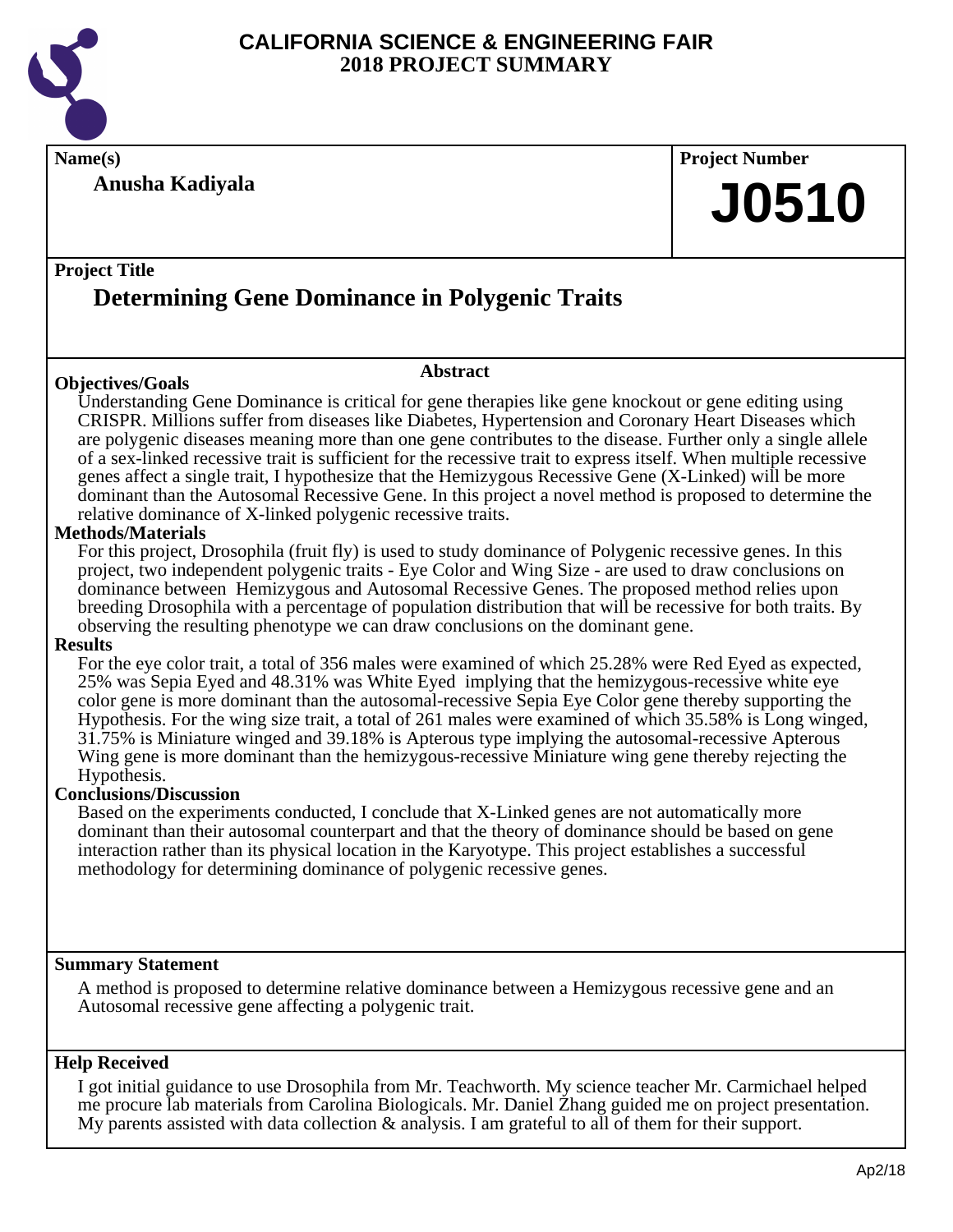

| Name(s)                                                                                                                                                                                                                    | <b>Project Number</b> |  |
|----------------------------------------------------------------------------------------------------------------------------------------------------------------------------------------------------------------------------|-----------------------|--|
| <b>Jack T. Medhurst</b>                                                                                                                                                                                                    |                       |  |
|                                                                                                                                                                                                                            | <b>J0511</b>          |  |
|                                                                                                                                                                                                                            |                       |  |
| <b>Project Title</b>                                                                                                                                                                                                       |                       |  |
| <b>Preventing Scurvy with Vitamin C</b>                                                                                                                                                                                    |                       |  |
|                                                                                                                                                                                                                            |                       |  |
|                                                                                                                                                                                                                            |                       |  |
| <b>Abstract</b><br><b>Objectives/Goals</b>                                                                                                                                                                                 |                       |  |
| The objective of this study was to measure the content of Vitamin C in different conditions of fruits<br>(dried, canned, and fresh) and determine which had the greatest content.                                          |                       |  |
| <b>Methods/Materials</b>                                                                                                                                                                                                   |                       |  |
| At least one condition of each fruit: pineapple, apple, orange, mango, kiwi, pear, peach, apricot, tincture<br>of iodine, starch, eye dropper. Used iodine to oxidize and measure the juices of the fruits.                |                       |  |
| <b>Results</b>                                                                                                                                                                                                             |                       |  |
| Several juices from different fruits of varying conditions were extracted and their vitamin C content                                                                                                                      |                       |  |
| measured using the oxidation process of tincture of iodine. The fresh fruits were proven to have the<br>greatest content and the dried fruits were proven to have the least.                                               |                       |  |
| <b>Conclusions/Discussion</b>                                                                                                                                                                                              |                       |  |
| The procedures with the iodine, starch, and juices revealed that dried fruits indeed had the least content of<br>vitamin C out of the three conditions. It was concluded that the African scurvy epidemic is caused by the |                       |  |
| diet fo dried fruits over fresh or canned ones.                                                                                                                                                                            |                       |  |
|                                                                                                                                                                                                                            |                       |  |
|                                                                                                                                                                                                                            |                       |  |
|                                                                                                                                                                                                                            |                       |  |
|                                                                                                                                                                                                                            |                       |  |
|                                                                                                                                                                                                                            |                       |  |
|                                                                                                                                                                                                                            |                       |  |
|                                                                                                                                                                                                                            |                       |  |
|                                                                                                                                                                                                                            |                       |  |
|                                                                                                                                                                                                                            |                       |  |
|                                                                                                                                                                                                                            |                       |  |
|                                                                                                                                                                                                                            |                       |  |
|                                                                                                                                                                                                                            |                       |  |
| <b>Summary Statement</b>                                                                                                                                                                                                   |                       |  |
| I determined that dried fruits have the least amount of vitamin C and that fresh fruits contained the<br>greatest, and that African scurvy is caused by dried fruits.                                                      |                       |  |
| <b>Help Received</b>                                                                                                                                                                                                       |                       |  |
| None. I designed the experiment and procedures myself. I performed the experiment alone.                                                                                                                                   |                       |  |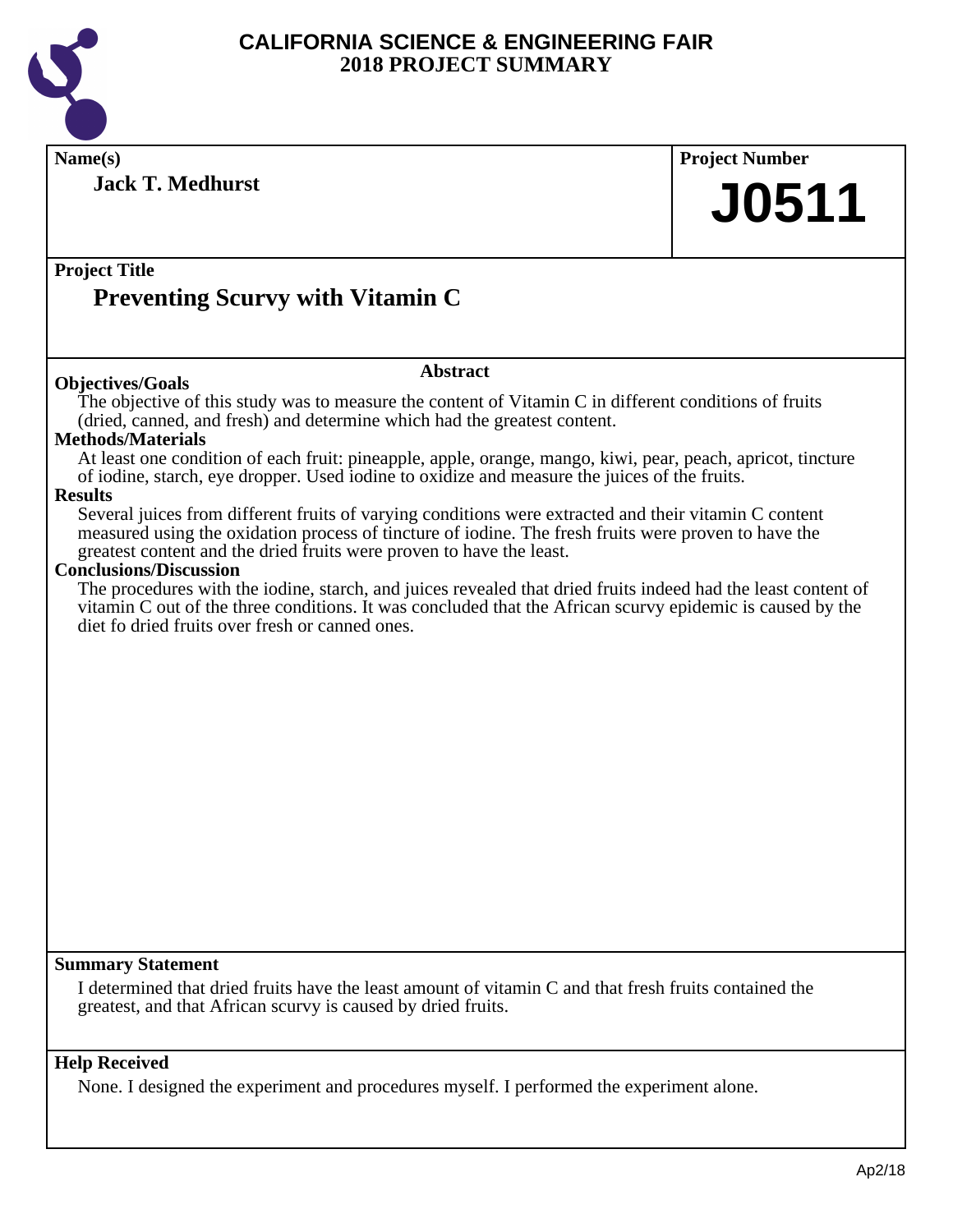

**Name(s) Project Number**

**Zaighum R. Nagra**

# **J0512**

# **Project Title**

# **Effectiveness of Home Remedies Used for Lowering Cholesterol**

# **Objectives/Goals**

This study examines the question of difference in efficacy of digesting beef fat by three home remedies commonly used for lowering cholesterol levels in blood.

**Abstract**

# **Methods/Materials**

The efficacy of Apple Cider Vinegar, Honey Garlic Paste and Coriander Juice is investigated using beef fat as substrate, in controlled laboratory environment. Equal amount of the test remedies are incubated at 37 °C with measured amount of beef fat. Ethyl Alcohol is used as positive and Distilled Water as negative controls. The amount of digested/disintegrated fat is measured and texture of the digest is noted. The experiment is repeated 3 times.

### **Results**

Apple Cider Vinegar digested the most fat, an average of 1.07 grams (5.35%), while Coriander Juice digested the least at only 0.18 grams (0.9%). Honey Garlic paste digested 0.39 grams (1.95%). In comparison, the positive control digested 1.86 grams (9.3%) and negative control digested nothing. Honey Garlic paste thickened the most.

# **Conclusions/Discussion**

The results suggest that Apple Cider Vinegar is the best to naturally digest/disintegrate fat, which is the major source of cholesterol in daily diet. Apple Cider Vinegar could be the best of the three tested commonly used home remedies to lower cholesterol.

# **Summary Statement**

Apple Cider Vinegar could be the best home remedy to control hypercholesterolemia.

# **Help Received**

Initiated, discussed and completed the project at the UCLA-CURE Digestive Diseases Research Center laboratory under the supervision of Lixin Wang, MD, PhD.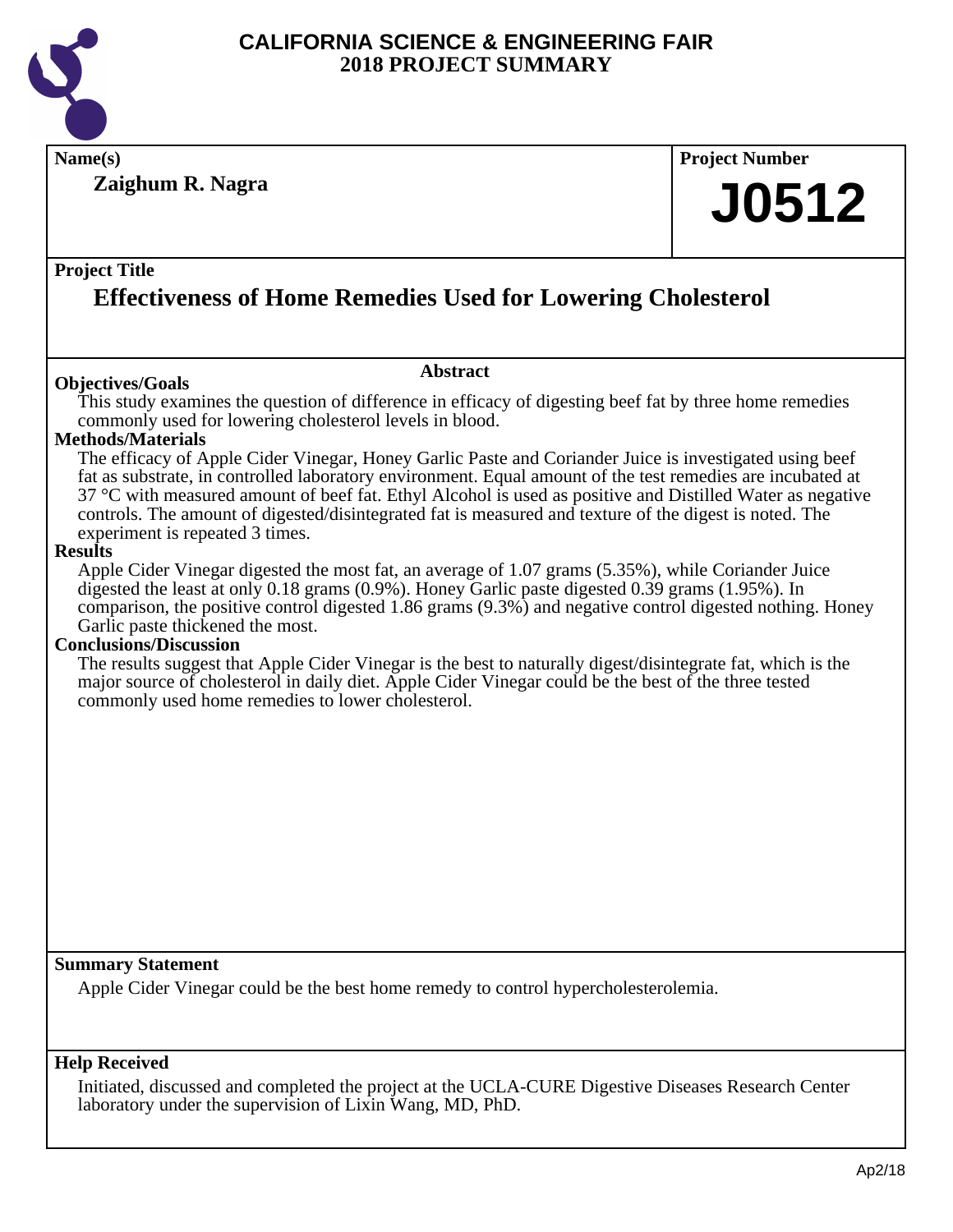

**Name(s) Project Number**

**Travis H. Nguyen**

**J0513**

# **Project Title**

# **The Effect of Invertase and Drink Type on a Drink's Glucose Concentration Level**

**Objectives/Goals**

Goal:

**Abstract**

I wanted to learn if sucrose, also known as table sugar, can be converted into glucose during the human digestion process.

# **Methods/Materials**

Materials/Methods:

Invertase, Gatorade, Arizona Tea, Sunny D Juice, Coke, Glucose test strips, sucrose, graduated cylinders, disposable plastic cups, measuring spoons, pipettes. I took a sample of a drink's glucose level to determine the amount of glucose already present. Next, I added 0.5 milliliters of invertase to 15 milliliters of the drink, and waited 20 minutes, which was the linear time point. I repeated this step 44 more times for each drink. To determine the linear time point, I divided the time it took settle by 2.

### **Results**

Results:

The results showed that the more sucrose that was present in the drink, the more sucrose was converted into glucose after adding invertase. The drink with the most amount of sucrose (Coke), had an 80% increase in glucose concentration level, from 1%, to 1.8%

### **Conclusions/Discussion**

Conclusion:

My hypothesis was supported by the data because the results have shown that the drink with the most sucrose had the largest increase in glucose levels. One problem I had was that the glucose strips were still changing colors. If I did this project again, I would use a digital blood glucose monitor. People with diabetes can find out which foods are safe to moderately consume by determining the amount of glucose in the food in order to keep their blood sugar at an appropriate level. They can also be aware that they will be digesting even more glucose than what the food originally had.

### **Summary Statement**

Summary Statement: Invertase is a type of enzyme I used in order to simulate the human digestion process to determine if sucrose can be converted to glucose during the human digestion process.

# **Help Received**

I tested and analyzed the data myself. My Science teacher reviewed my results.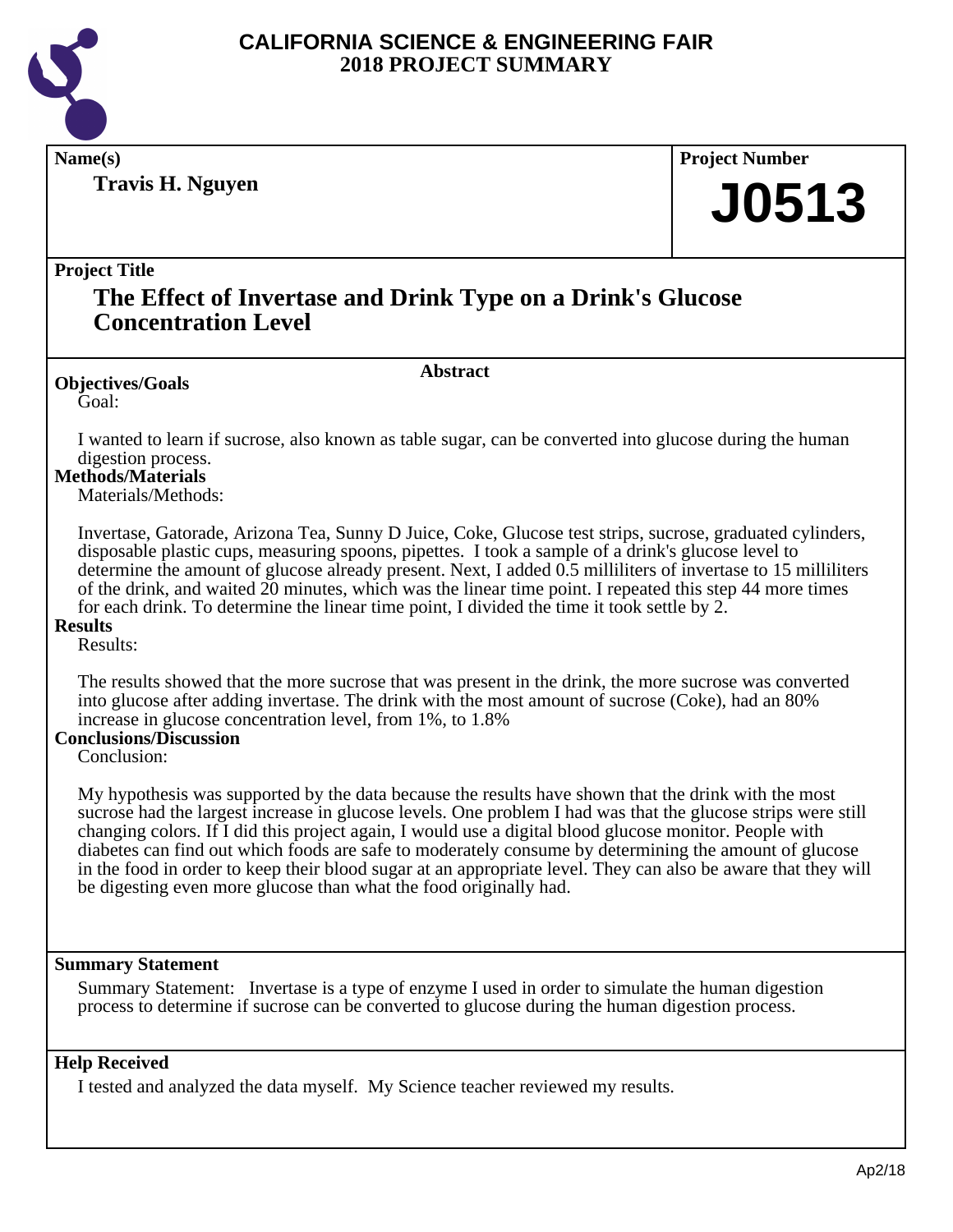

**Name(s) Project Number Project Title Abstract Uzair Sajid Unveiling the Hidden Culprit: Sugar J0514 Objectives/Goals** The purpose of this project is to analyze how the enzyme invertase converts sucrose into glucose and how this affects the amount of actual glucose digested from different foods. **Methods/Materials** Used graduated cylinders, invertase solution, glucose powder, graduated transfer pipettes, stop watch, and urinalysis test strip that measure glucose. Tested different foods (pancake syrup, tomatoes, potatoes, Oreo

ice cream, baby food (blueberry banana), tangerines, mango juice, ranch dressing, and Pepsi soda) for glucose concentration before and after adding invertase at the linear point time, which was determined from invertase testing activity. Three different samples of each selected food were tested to ensure accurate results.

#### **Results**

The data supported the hypothesis that Pepsi will contain the highest amount of glucose concentration after adding the invertase. Pancake syrup also matched Pepsi's concentration of 1.5 % on the urinalysis glucose strip. Since these samples along with other sugary foods were diluted 10 fold, the actual glucose concentration in the sample is 15%. Next in line was mango juice with 7.5% concentration followed by baby food (blueberry banana) and Oreo ice cream which showed 5% concentration. Tomato's reading was 1.5% which was surprising to see being a vegetable. Ranch dressing and tangerine followed next and the lowest reading was of potato at .25%. After adding the invertase, each food sample's concentration increased or remained the same.

### **Conclusions/Discussion**

It shows that the sweeter the food is the more glucose it contains, such as sodas and high fructose corn syrup. This experiment proves foods containing sucrose or fructose can have hidden glucose in it which only gets released after digestion. The more glucose our bloodstream has the more insulin it requires and more chances are of it being converted into fat (triglycerides). The simple sugars such as glucose give us more sugar spikes and less storage energy. It is very crucial to see what kind of foods we are consuming and which types of sugars they actually contain.

# **Summary Statement**

Actual amount of glucose digested from the different types of sugars we consume.

# **Help Received**

I selected various foods to be tested for glucose content and my teacher reviewed my data and results.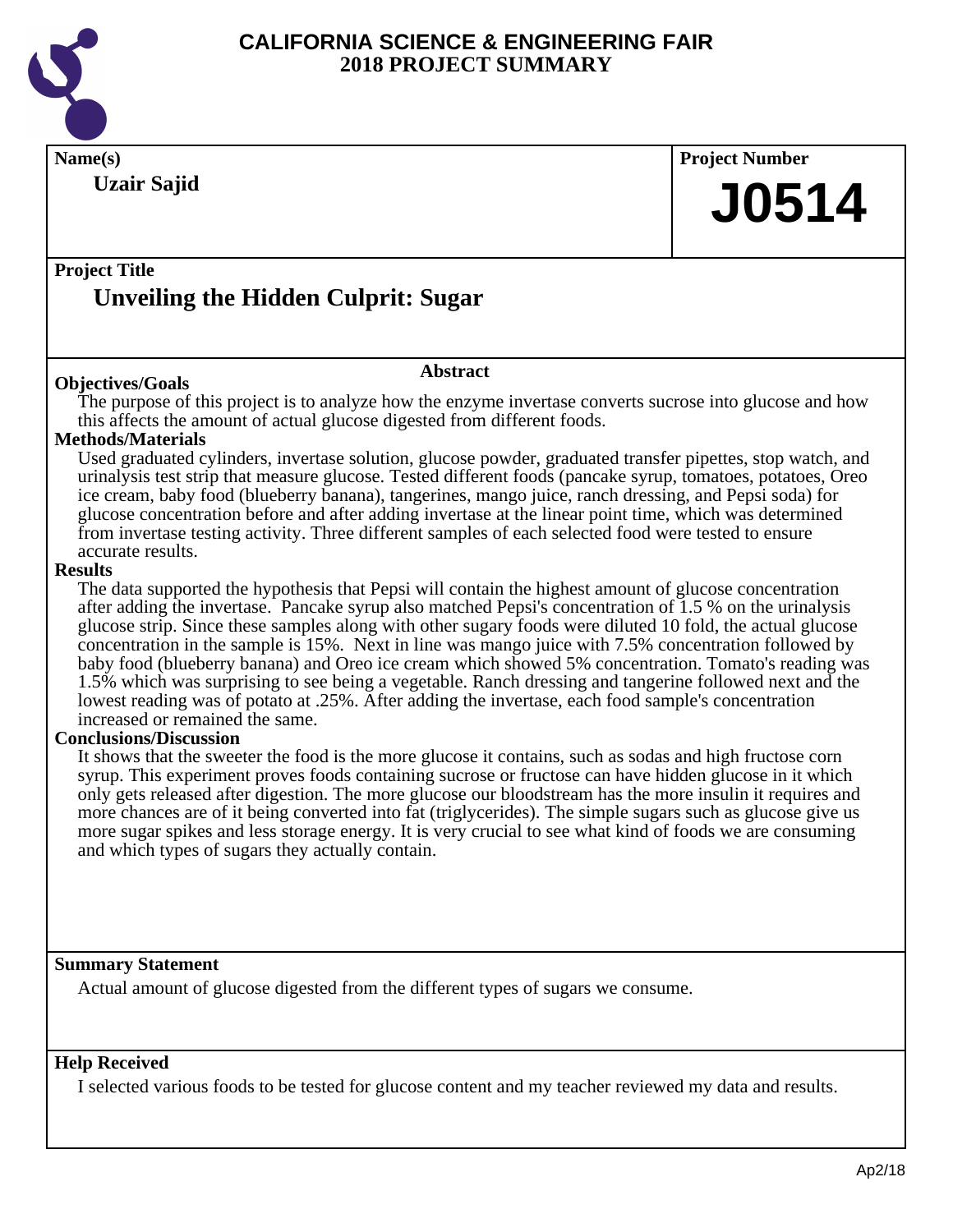

**Name(s) Project Number**

**Samantha B. Salazar**

# **Project Title**

# **How Do Natural Substances Affect Fruit Preservation?**

# **Objectives/Goals**

The objective of this project is determine if natural substances can help preserve fruits. **Methods/Materials**

fruits (apple slices and strawberries), bowls, ziploc bags, freezer, fridge, counter surface, **Results**

The results of my investigation on the preservation of fruits were that the fruits with lemon juice in the fridge were less spoiled, compared to the fruits on the counter that had no natural preservative, lemon juice and apple cider vinegar, and the fruits in the fridge that had no natural preservative and apple cider vinegar. Also the fruits in the fridge were more fresh than the fruits on the counter. Had to throw away all fruits within 120 hours due to severe mold growth and then decomposing. Would not suggest consumers to ingest them after 48 hours. Lemon juice kept fruits fresh for 72 hours.

**Abstract**

### **Conclusions/Discussion**

After completing my investigation on the storage of fruits, I found that the fruits in bowls and bags with lemon juice lasted longer in the fridge rather than the fruits in bags and bowls on the counter. My hypothesis stated that storing fruits with lemon juice in the fridge is better since the coldness in the fridge holds back the bacteria which is the most effective because we would have longer time to eat and enjoy the fruits. My best variable for my project was the apples in the bag with lemon juice in the fridge because the lower temperature from the fridge kept the bacteria from growing as fast whereas on the counter they went bad on day 5 and had to be thrown out. Also, the fruits in the bags are not as exposed to oxygen which prevents oxidation and decomposition, and my worst variable for my project are the strawberries on the counter in the bowl with nothing since it is not controlled by temperature and is exposed to bacteria which then allows mold to grow faster.

# **Summary Statement**

Lemon juice was the best natural substance in preserving fruit slices.

# **Help Received**

Jewely Lickey, Glenn Kinney

**J0515**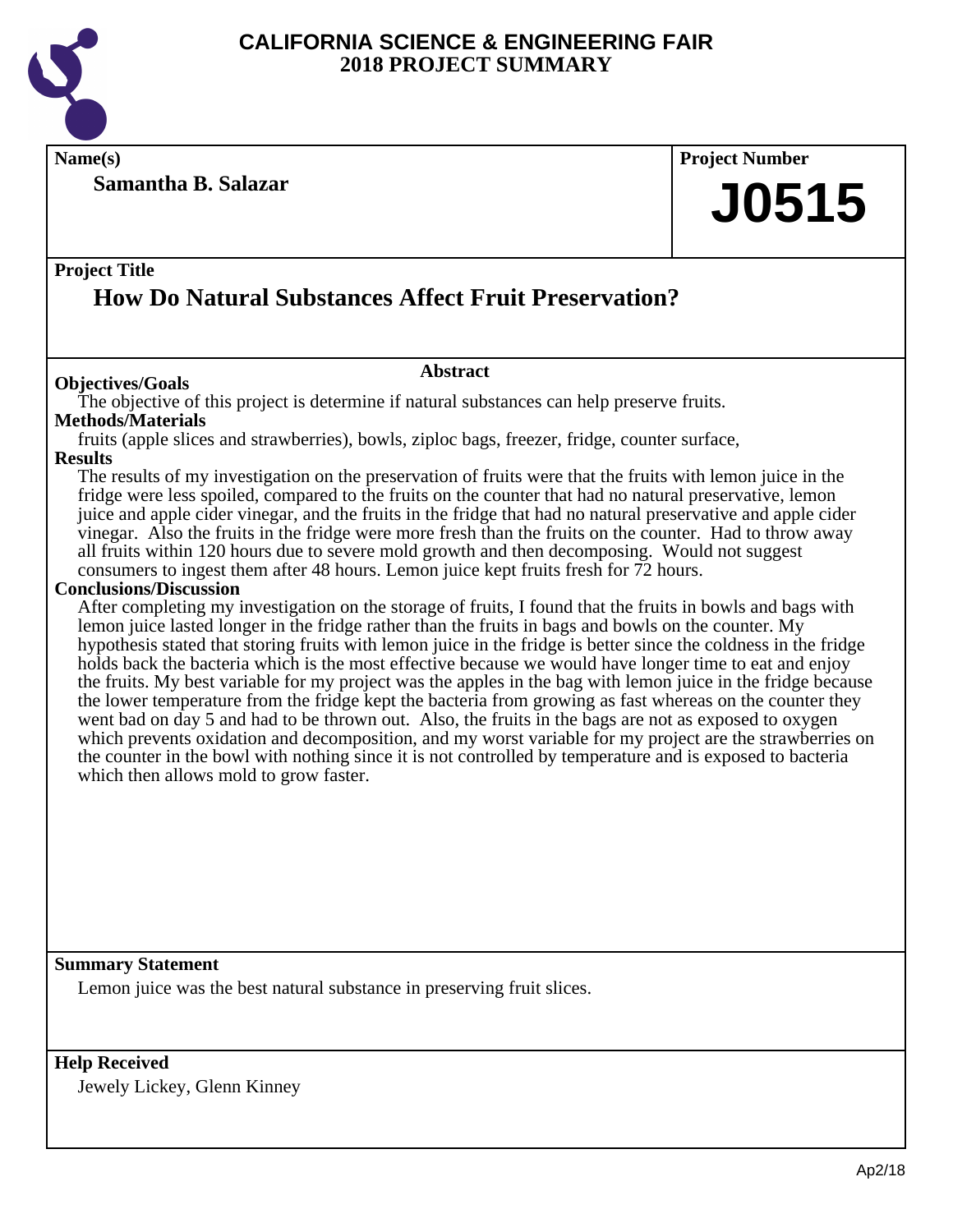

**Name(s) Project Number**

**Bridget R. Vause**

# **J0516**

# **Project Title**

# **Detection of Lactose in Natural and Processed Dairy**

# **Objectives/Goals**

The objective of this project was to test different foods to see which ones had lactose in them to aid lactose-intolerant people in their food choices.

**Abstract**

# **Methods/Materials**

100 ml graduated cylinder (or pipettes with ml), glucose powder, urinalysis test strips, small plastic cups, measuring cup, lactose drops, water, various food items. First tested the glucose level using urinalysis test strips. Then, added lactase enzyme and tested again. If glucose level changed, food item contains lactose.

# **Results**

The Takis and Doritos maintained the same glucose level after I added the lactase enzyme. The mac-and-cheese and regular milk had higher glucose, indicating a presence of lactose. The nacho cheese sauce had the highest level of glucose, yet it caused the ink in the glucose test strip to run. The lactose-free milk had a higher glucose concentration; most of the pure dairy products had no glucose concentration.

### **Conclusions/Discussion**

Processed dairy foods don't necessarily contain a higher concentration of lactose than natural dairy. Lactose-free milk has a higher glucose level than other natural dairy. I think that the nacho cheese sauce caused the ink to run because it has certain chemicals. This experiment is repeatable and I tested each sample three times and put the averages on the graphs. Also, when I added the lactase drop, the glucose concentration usually increased because the enzyme lactase breaks the lactose into glucose, producing more glucose.

# **Summary Statement**

I measured glucose levels to determine that boxed mac-and-cheese and milk have higher lactose levels than Doritos, yogurt and other dairy.

# **Help Received**

My mother helped to gather supplies, otherwise, I designed, built and performed the experiments myself.